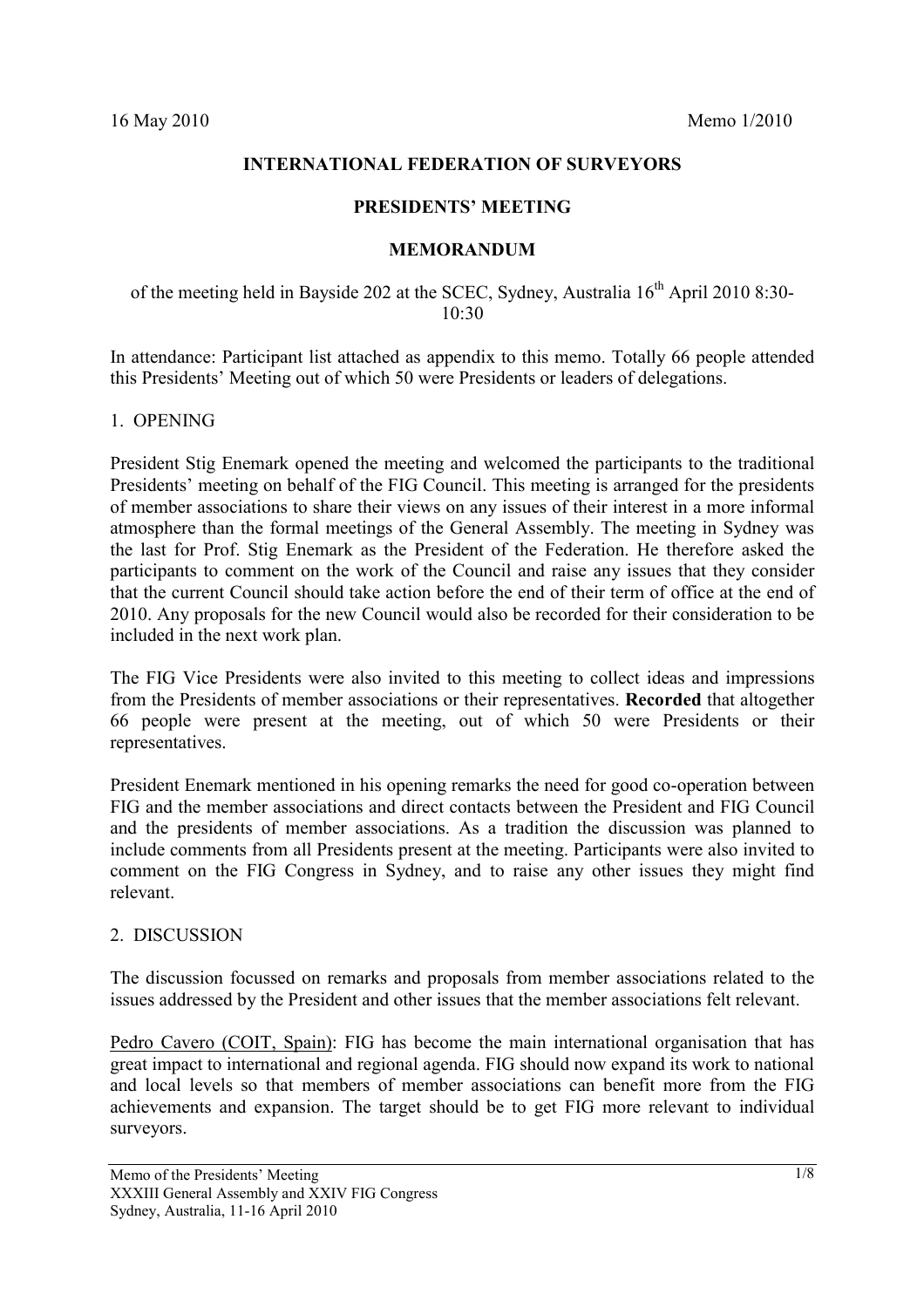Collins Kowuor and Mwenda Makathimo (ISK, Kenya): ISK has gone through institutional reform and has new constitution. ISK has created a five year plan on local and international partnerships. Based on the innovative and active work of ISK over the past years, ISK is now respected and recognised by the Kenyan government. The association has improved its administration and services to its members and offer new opportunities for regional and international activities. ISK is supporting the FIG Africa Task Force and organises the first workshop in Kenya in late 2010.

Diane Dumashie (RICS, United Kingdom): RICS recognises FIG's role as international body especially in its relation to the United Nations. RICS has been under economic constraints that have impacted especially real estate business while geomatics has survived a bit surprisingly much better. FIG's role has become more important in the changing business environment. RICS has introduced new level of membership (technical membership). RICS puts consultation documents and participation in this discussion at the top of their agenda both in United Kingdom and in EU. Global approach is becoming more important for RICS and as indication about this was the FAO consultation meeting that was arranged in London on land governance principles in early 2010. RICS is very supportive to the FIG Africa Task Force.

Jürg Kaufmann (geosuisse, Switzerland): Switzerland has gone through the change from the focus on cadastre to land management. There is continuous lack of students as well as surveyors. Attracting more students is number one issue on the agenda. The new Swiss law on spatial infrastructure has now been implemented including cadastral restrictions. After many years of the President of geosuisse, Jürg Kaufmann is stepping back as the president and thus this is the last Presidents' meeting for him.

Participants recognised Jürg Kaufmann and his contributions to FIG and the Presidents' meetings by applause.

Karl-Friedrich Thöne (DVW, Germany): DVW has 8,500 members and has been successful in winning young blood to the association. But competition on students is hard also in Germany and this applies also DVW. DVW is very supportive to the Young Surveyors network and initiative. Surveyors' and DVW's corporate identity is under pressure and DVW have started the planning process for this new corporate identity. Tim Flannery's opening keynote address in Sydney was good: surveyors should take leadership in climate change and other new trends. Leadership is more than being a land professional. In Sydney plenary sessions and technical sessions have been excellent thanks partly to the peer review process. The work of Commissions has increased remarkably. There has also been positive increase in information and communication policies. The FIG web site is and will be the key media and therefore it is urgent to get the planned improvements implemented. Recorded his thanks to President Stig Enemark at his last Presidents' meeting.

Paul Marshall (PLATO, South Africa): The elections in South Africa will have an impact on the work of surveyors and PLATO. New legislation is under review and the government and surveyors are looking for experiences from other countries for implementing the change.

Aziz Hilali and Mohamed Ettarid (ONIGT, Morocco): Thanks to President Enemark for his support in helping Morocco and ONIGT and also to the organisers of FIG 2010. ONIGT has sent a big delegation to Sydney is looking forward to organise an outstanding Working Week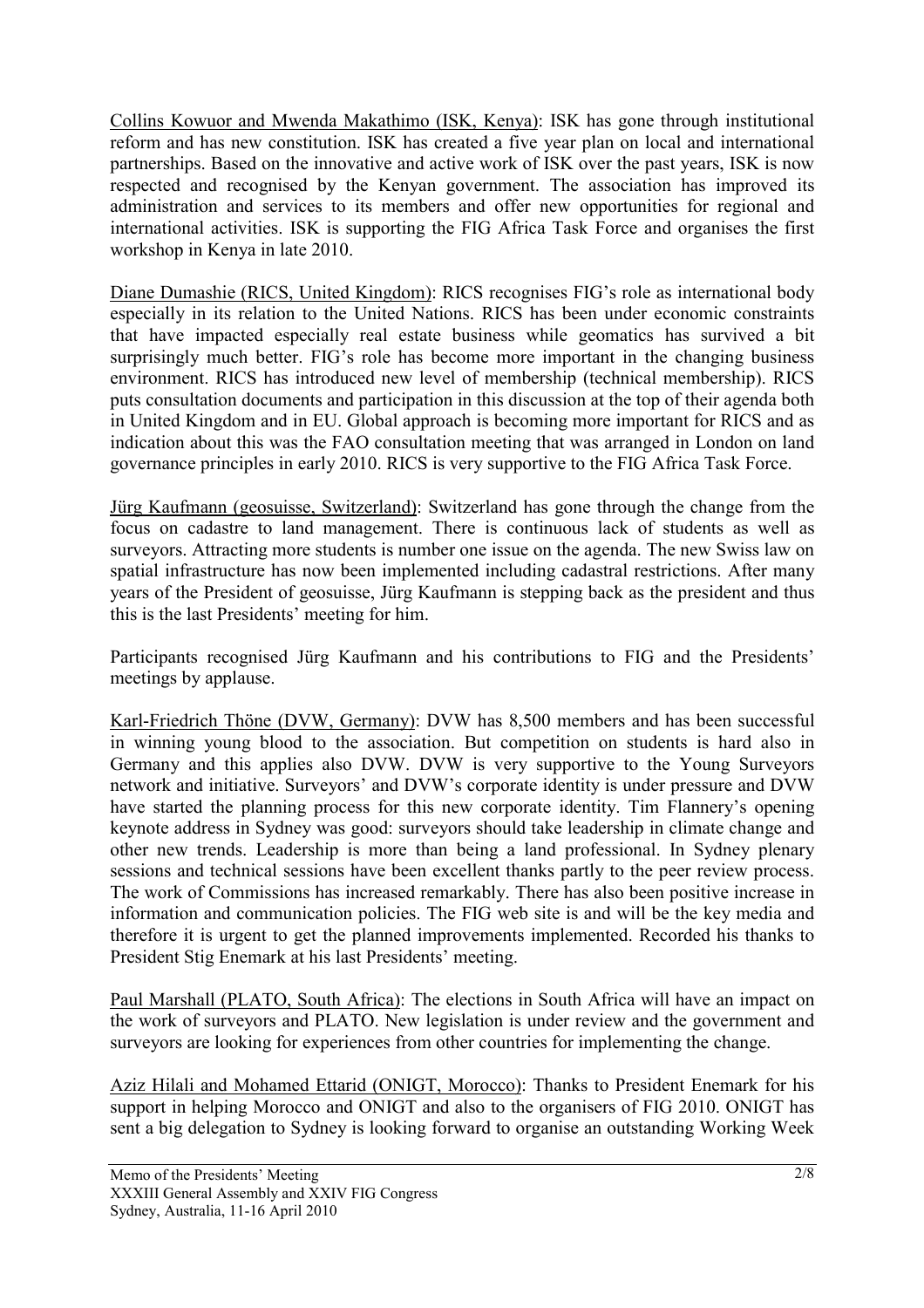in 2011. ONIGT is very much encouraging that the new FIG President would put efforts on enforcing the regional approach in the FIG policy that has started very well.

Charisse Griffith-Charles (ISTT, Trinidad and Tobago): ISTT is a small association and much is depending on individuals and their efforts. In Trinidad and Tobago security of tenure is the hot issue. Congratulations to FIG for managing the congress and support to members.

Pierre Bibollet (OGE, France, Bénédicte Fournier) : Congratulations to Australian hosts for selecting a well-functioning conference centre and for organising excellent technical programme. Special thanks for the Francophone sessions (organised jointly with FGF) that worked well and hopefully can be continued in the future. Noticed with pleasure that in Morocco simultaneous translation will be offered for main sessions. Registration fees in Sydney were high in particular when considering lunches (on Thursday no lunch at all). Exhibition could have been open longer on Thursday because it was full at the closing hour. OGE activities are focused on EU directives (service directive), georeference systems and OGE Agenda 21.  $40^{th}$  OGE congress will be arranged in Marseilles 23-25 June 2010.

Szabolcs Mihály (MFTTT, Hungary) : MFTTT activities are focused on Commissions 3 and 7. MFTTT as many other associations is also a member in ICA and ISPRS which limits the possibilities for participation. Getting young people involved is a common problem also in Hungary. Special thanks to President Stig Enemark for his leadership that has benefited FIG and the society as whole.

Haim Srebro (ALSI, Israel) : Congratulations to SSSI and FIG. Technical sessions had good quality and were well integrated to social relevant. Special thanks to Stig Enemark personally. Under his term FIG has become more relevant in the field of land management and not only in the narrow field of surveying. Challenges for the next 5-10 years will be related to web based information solutions like Google Maps. We are responsible for getting young surveyors involved.

Stig Enemark (FIG President): Recorded personal and FIG's thanks to ALSI for organising the Working Week in Israel and send best greetings to President Joseph Kraus.

Simon Lanoix (CIG, Canada): Congratulations for the first FIG conference that he has attended. Good technical sessions and activities in Commissions that are the key area. There are challenges in consolidating different geoinformation elements. FIG should continue to find new attractions, take action and make active suggestions in next work plan and make 5- 10 year vision paper. CIG is planning to bid for FIG Congress 2018 in Vancouver.

Mark Dyer (NZIS, New Zealand): Pledged to be part of the SSSI organised congress. Congresses are important for small associations like NZIS to whom FIG allows opportunities to global networking and participation. NZIS has 700 professional members and a group of 1,200 volunteers in total. NZIS is heading for leadership on local and national policy on environment issues, land tenure for indigenous people and SIDS. Young ambassadors was a good initiative and has increased visibility. Visits have helped participation to FIG events.

Simon Kwok (HKIS, Hong Kong SAR, China): HKIS has 7 branches out of which land surveying is one. Young surveyors is one of the focus areas in HKIS. HKIS is working very much on policy issues with the government being a permanent expert. Land surveyors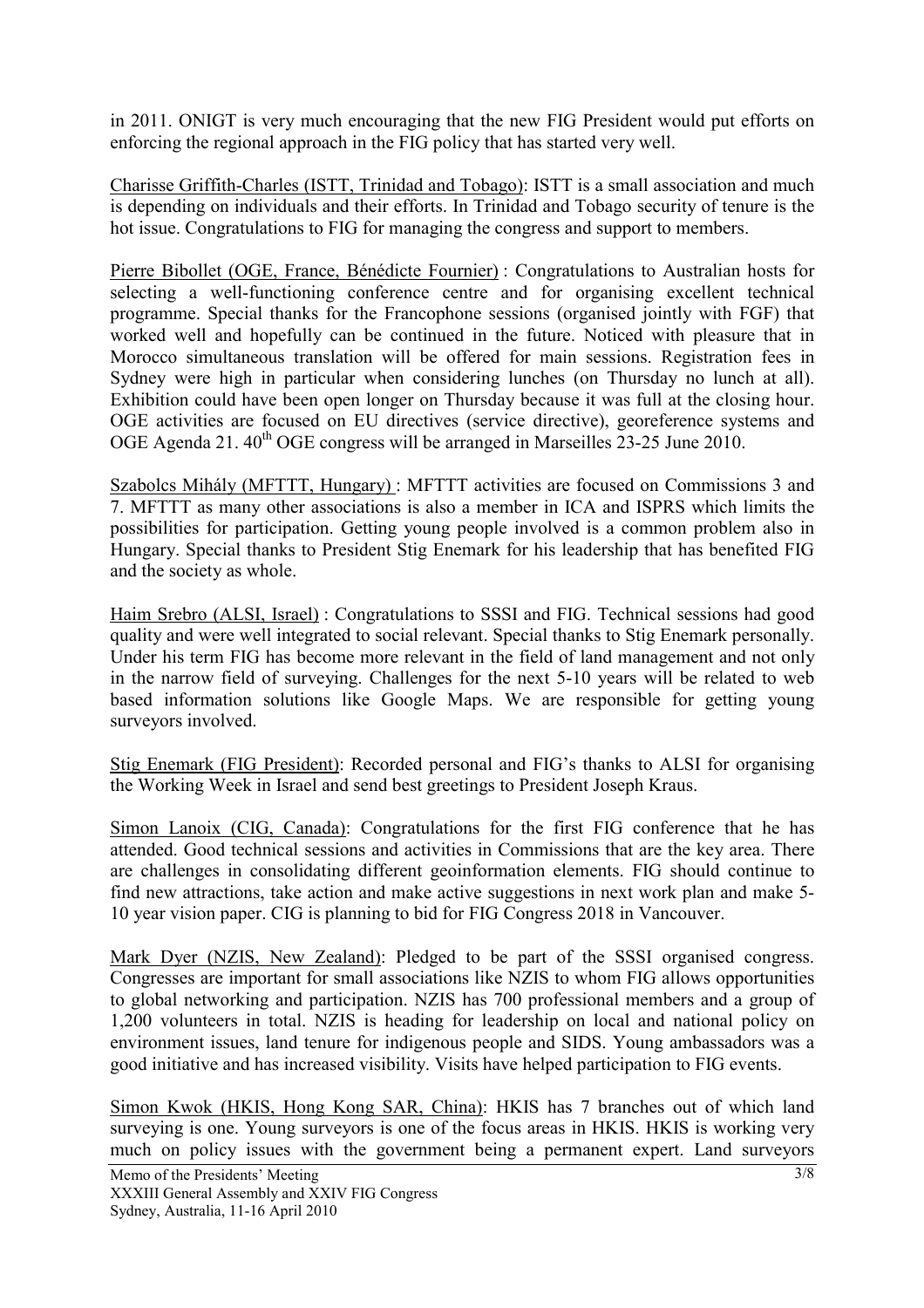division is involved in FIG Commissions 1, 2 and 7. HKIS has long standing experience in topics related to Commissions 8, 9 and 10 and will therefore increase its commitments to these commissions. Urbanization is big issue in Hong Kong and requires lot of involvement and causes political debate (urban renovations). This is also of interest for co-operation with other FIG members. HKIS has also close relationship to China and is able and willing to help in Hong Kong / China region. HKIS has tradition with young surveyors and willing to participate in the FIG Young Surveyors network. Thanks for the organisers for a good congress.

Dang Hung Vo (VGCR, Vietnam): Thanks to FIG President and Council for organising the conference in Hanoi that has raised the awareness about FIG and international surveying profession in Vietnam. The outcome of the Hanoi Declaration is a good concept that will be introduced to the Vietnam government. The aim is to present property taxation in Vietnam, where the government is preparing legislation on this subject.

Mike Lenz (FIS, Fiji): Congratulations for good congress. The surveying profession got a boost after the FIG Congress in Melbourne when Stig Enemark visited Fiji. There are two schools offering surveying education and there has been improvement in number of surveyors.

Ken Hall (ICES, United Kingdom): Civil engineering surveyors are focused on geospatial and construction economics, sometimes also in co-operation with RICS. The congress in Sydney has been a huge success and showcase of effectiveness of FIG. There is so much going at the congresses that selection is the main difficulty.

Curt Sumner (ACSM, USA): Shares the problem on selection difficulty. ACSM is happy to be involved in graduate and young surveyors' programmes in USA. There are also opportunities for exchange programmes. In USA national parcel databases are a big challenge as well and land management. Welcomed the activities with the World Bank and invited President Enemark to Washington.

John Hohol (FIG Foundation): Thanks to the organisers of FIG 2010 that has included great sessions. The FIG Foundation is preparing new initiatives and he will brief the General Assembly on these. It is crucial that the member associations spread information about the Foundation to their members.

Chryssy Potsiou (TCG and HARSE, Greece): Congratulations to the organisers also for other events that FIG has organised and thanks to President Enemark for his excellent co-operation.

Jamil Ali (BIG, Brunei Darussalam): Key issues in Brunei are disaster risk management, young surveyors and their involvement and land issues.

Morten Krebs (DdL, Denmark): There is lack of students in Denmark which is a major problem. DdL has gone through a change in organizational structure that is now completed and the umbrella organization has now been changed to one association. Thanks to President Enemark for all his work over many years in promoting surveying profession and FIG.

Leiv Bjarte Mjoes (NJKF/NIF, Norway): Students and young surveyors are key issue also for NJKF. The association organised a trip for 30 students to attend the Sydney congress. The trip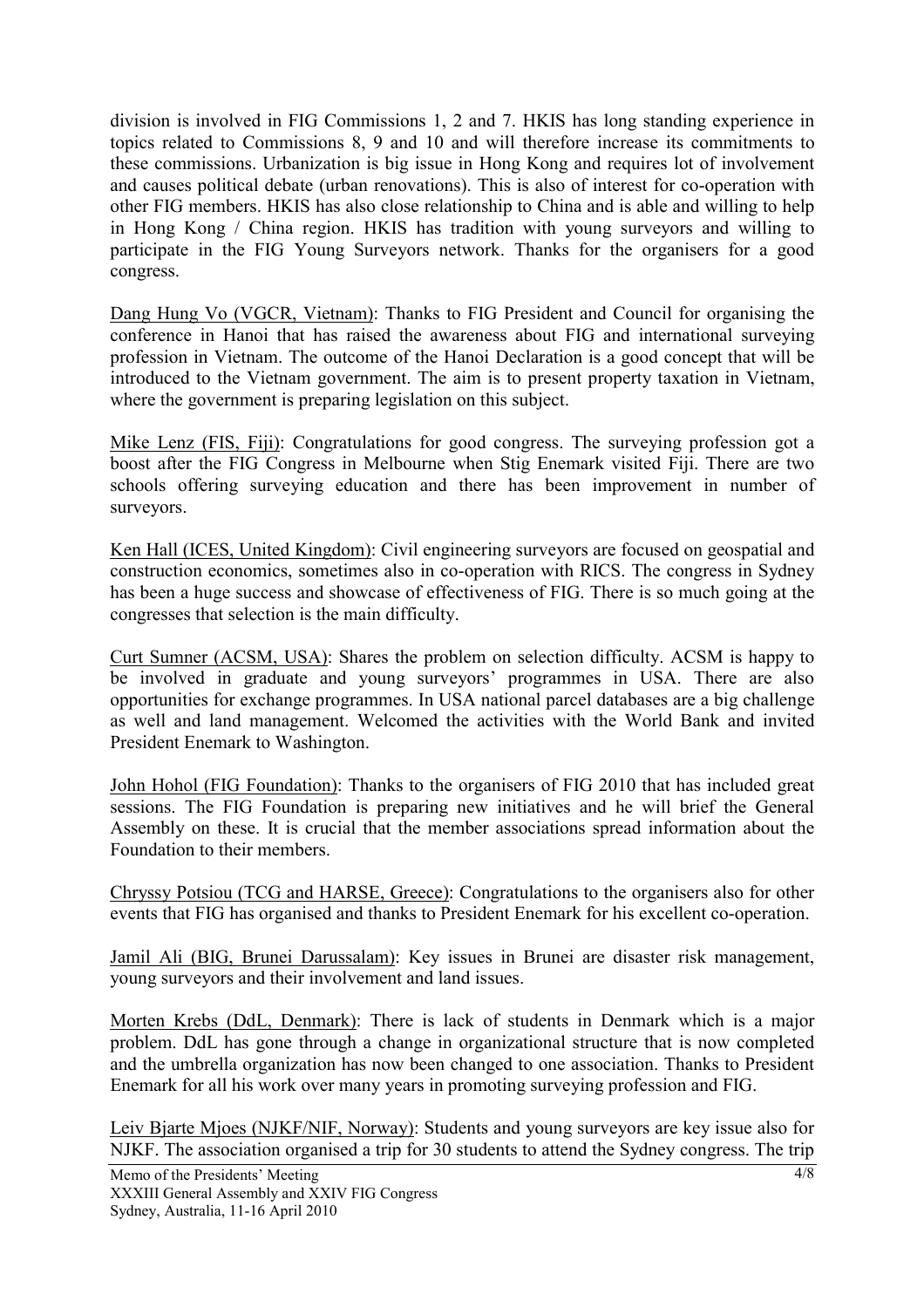was a great success both professionally and socially, the students got even job offers. Suggested reduced fees for students for social events. It is important to report on visits and international events (also in newspapers) and encourage students to attend. Congratulations to SSSI and President Enemark.

Yvonne Sowah (GhIS, Ghana): The conference that FIG Commission 8 organised in Ghana in February 2010 was a success – thanks to Stig Enemark for attending. The congress in Sydney was great event but fees were very high. GhIS were hoping to send a bigger group but this was not possible because of the fees. GhIS are committed to commission work. FIG should try to convince governments on the need for international co-operation and participation to events. Young surveyors are a major challenge also in Ghana.

Pekka Halme (MIL, Finland): MIL has gone through organizational changes; the problem is to get members actively involved in the association work. The key issue is that you need to know what you want to achieve – and be excited what you do. And express it in a common language.

Anders Åberg (ASPECT, Sweden): ASPECT was formed to include and to represent different aspects of land administration. Young surveyors are the key issue. He was impressed on Stig Enemark's achievements. FIG is a unique group. Next target is to maintain the current high level of activities and to bring more of the results back to ordinary members. For next time for the technical programme it would be useful to have guidelines on presentations (how to make and present a paper/powerpoint).

Jan Hardos (KGK, Slovak Republic): Excellent congress. Special recognition for plenary sessions and after lunch talks that were both high quality and well attended (full halls). Urged FIG to discuss about the future of our profession and focus more on future challenges.

David Smejkal (CSCOM, Czech Republic): This was the  $10<sup>th</sup>$  time to attend an FIG conference. FIG is important in sharing knowledge and bringing information to member associations. Technical programme in Sydney was of high quality – especially on compulsory purchase (best practice guidelines). Some expected participants were missing because of high fees (and other costs). Social events were very expensive especially for families.

Pavel Novák (CUSC, Czech Republic): Good programme and lectures. Good attendance from the national FIG committee to Sydney. Challenges in Czech Republic are the same as in many other associations (young surveyors). There are new education programmes but lack of students is a major problem.

Sarkis Fadous (Order of Surveyors, Lebanon & Arab Union of Surveyors): Thanks to SSSI for a great congress but it was expensive. The fees should be reasonable so that in addition to get big number of countries it would be possible to allow bigger number of individuals to attend. Thanks to Stig Enemark and Holger Magel for promoting regional groupings in FIG. These will put challenges also for the new presidents to continue the co-operation with regional bodies like AUS.

Varnavas Pahoulis (Cyprus Property Valuers Association, Cyprus): Congratulations to Stig Enemark. The number of non shows was about 20 per cent in some sessions. What could be done to help with this? Would DVD (recording) of plenary sessions and key sessions help.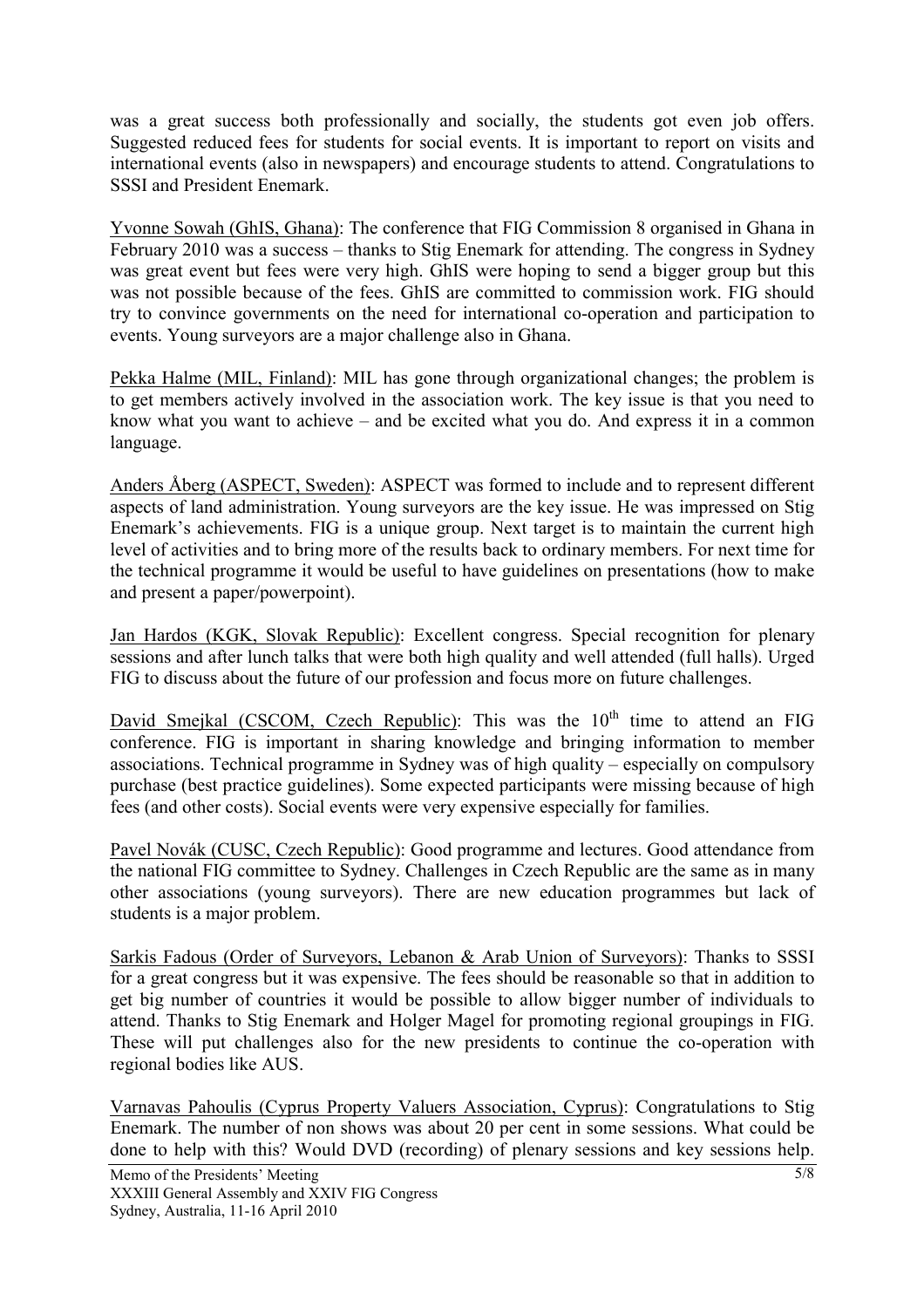These could be used for CPD seminars at national level by buying these DVDs. The profile of FIG on the web is important. Could social media aspect be included on the web, e.g. "looking for a job" section? Alliances with United Nations (FAO, WB etc.) are important.

Gert Steinkellner (OVG, Austria): OVG hosted Commission 2 workshop in Vienna in February 2009. 50 per cent of participants were students and young surveyors. Thanks to Stig Enemark for giving the keynote presentation. Maybe it would be time to discuss the definition of a surveyor and include knowledge sharing in the definition. Extended the invitation to ISPRS 100 year's celebrations to be held in Vienna in July 2010.

Liao Junping (Patrick) (CIREA, China PR): Suggested to organise more events on real estate and valuation and task force meetings (Commissions 8, 9 and 10). FIG should focus more in transition economies in the incoming period. Thanks to FIG and the FIG office for their administrative support.

Sungyeul Lee (KCSC, Korea): KCSC is representing 4,000 surveyors and has put efforts to young surveyors also by bringing young people to Sydney and also offering them the opportunity to make presentations.

Mohammad Azmi Mohd Zin (PEJUTA, Malaysia): Congratulations to Stig Enemark in bringing capacity building to the FIG agenda. He is also considered as the icon in surveying profession in Malaysia. Thanks for President Enemark and FIG for attending the conferences organised in Kuala Lumpur. Thanks to SSSI for organising a good congress.

Mudafer Qaka (KAS, Kosovo): Congratulations to SSSI and FIG for FIG 2010. Kosovo land administration business plan has been implemented and introduced. KAS would welcome if FIG could distribute information about the plan to its members.

Željko Obradović (Geodetic Association, Bosnia and Herzegovina): Bosnia and Herzegovina is now a new member of FIG. The fundamental issue for Bosnia is to get data infrastructure in place. FIG is important for presenting the vision and examples for local member associations and authorities.

Ionut Savoiu (APCGC, Romania): FIG has brought information for over 20 years on creating land administration and cadastral models for state and private sectors and academics especially in merging economies.

Johathan Saxon (SSSI, Australia): Young surveyors are key issue also in Australia. FIG has brought the global perspective to Australian discussion. Thanks for coming and attending FIG 2010.

Dalal S. Alnaggar (ECSM, Egypt): FIG 2010 has been fantastic but expensive experience. Thanks to FIG Office for communication and information delivery.

Irawan Sumarto (ISI, Indonesia): Thanks to SSSI and organisers. Home visits were an excellent way to get familiar with Australian surveyors. In Indonesia surveying legislation is under review and the new law will pass the parliament by the end of 2010. There will be a meeting on mutual recognition in ASEAN region in two months. Looking for FIG cooperation in this area.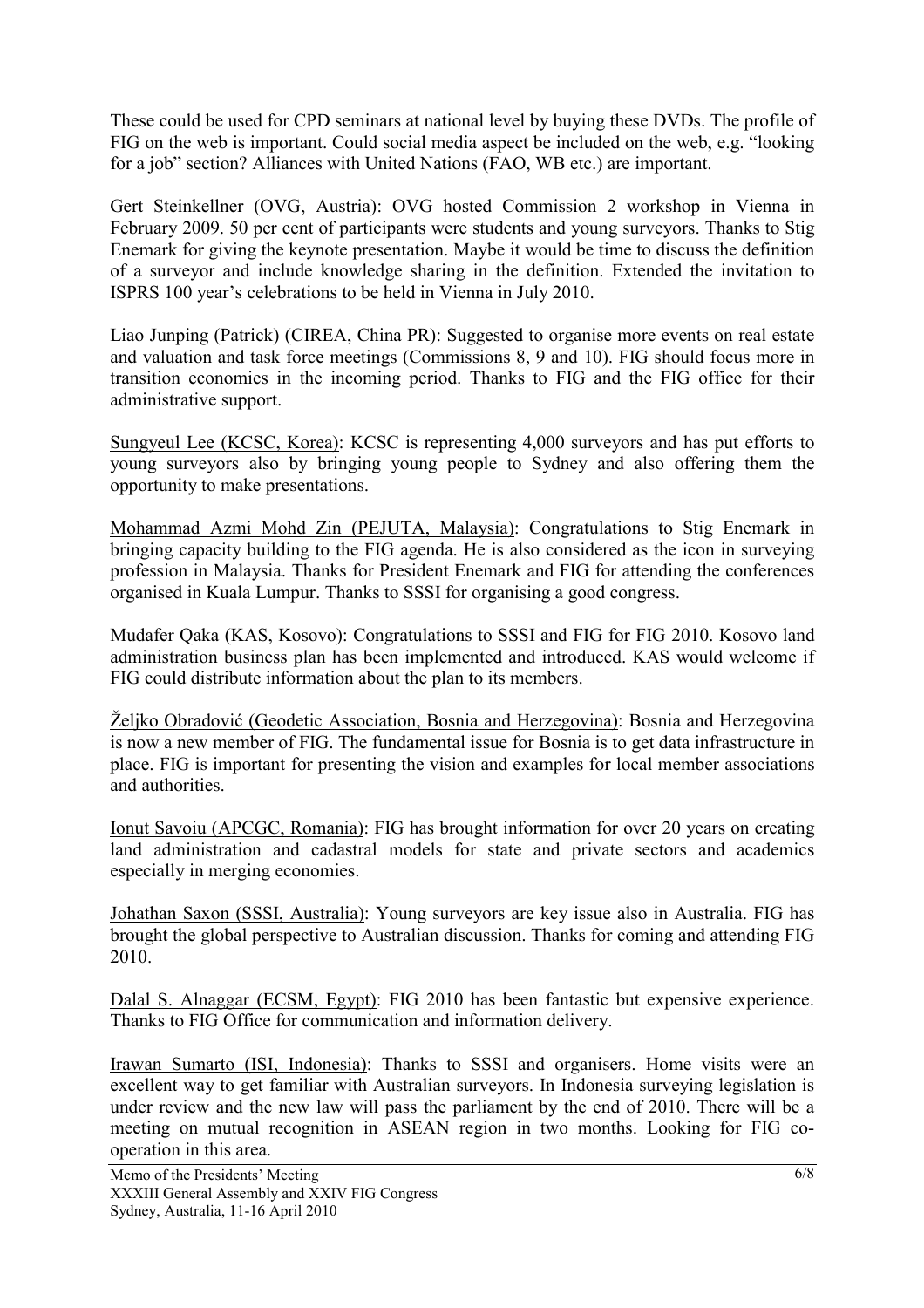Randolph Camilleri (Malta Institution of Surveyors, Malta): Thanks to Stig Enemark for his contributions as the President.

Maria Scorza (CNG, Italy): Thanks to organising committee and FIG. CNG has committed to send three young professionals to every FIG event. Preparations for Working Week 2012 have started and are well under way. Thanks to Stig Enemark for his leadership over the last four years.

Francis Gäbele (UBG, Belgium): In Belgium the reform in legislation is going through the final steps. On behalf of FGF thanks for the Francophone sessions that were well attended and successful and hope that these joint FIG-FGF sessions will be organised also in the future.

Muhammed Sahin (HKMO, Turkey): Thanks to all organisers. In Turkey 150 GPS stations have been constructed, the big cadastral project has been implemented and the work is now focusing in renovating the cadastral structures in big cities. FEMA has been implementing emergency prevention education since 2000. SDI for Turkey on emergency response has been an ongoing activity since 2002. Since 2005 Turkey has been organising national young surveyors conferences as well as summer schools.

Minor Guadamuz Chavarría (CFIA, Costa Rica): Invited member association to support and attend the international Latin American conference in Costa Rica in September 2010. The aim of the conference is also to get the Latin American association established. Thanks to Stig Enemark for all his work and support to Latin America.

Nasr Al-Sahhaf (National Center for Space Geodesy, KACST, Saudi Arabia): Thanks for SSSI and FIG for organising the congress. Attended for the first time but is interested to get Saudi Arabia better integrated in the work of FIG.

Olusola Atilola (NIS, Nigeria): Thanks for the congress and organising the paper work for visas. Thanks to Stig Enemark for the four year co-operation, for his visit and lecture given in Nigeria in October 2009. In Nigeria land issues are the hot topic. Situation is poor because land issues have not been brought in place. Now there is collaboration with the World Bank to get the situation improved. Land reform requires that the data is in place. This relates also to the AFREF initiative. Training programmes for developing countries need to be developed. NIS started to sponsor young surveyors to Sydney.

Llewelyn Allen (LSAJ, Jamaica): Congratulations to Stig Enemark and SSSI. Invited members to attend CASLE Conference in Jamaica in 2011. LSAJ is struggling to increase international participation. LSAJ has started a project to assist Haiti.

Buddhi Shrestha (Nepal Institution of Chartered Surveyors, Nepal): The new association is based in Katmandu and as a role contact land tenders and revitalizing real estate projects. FIG could help in setting standards and specifications.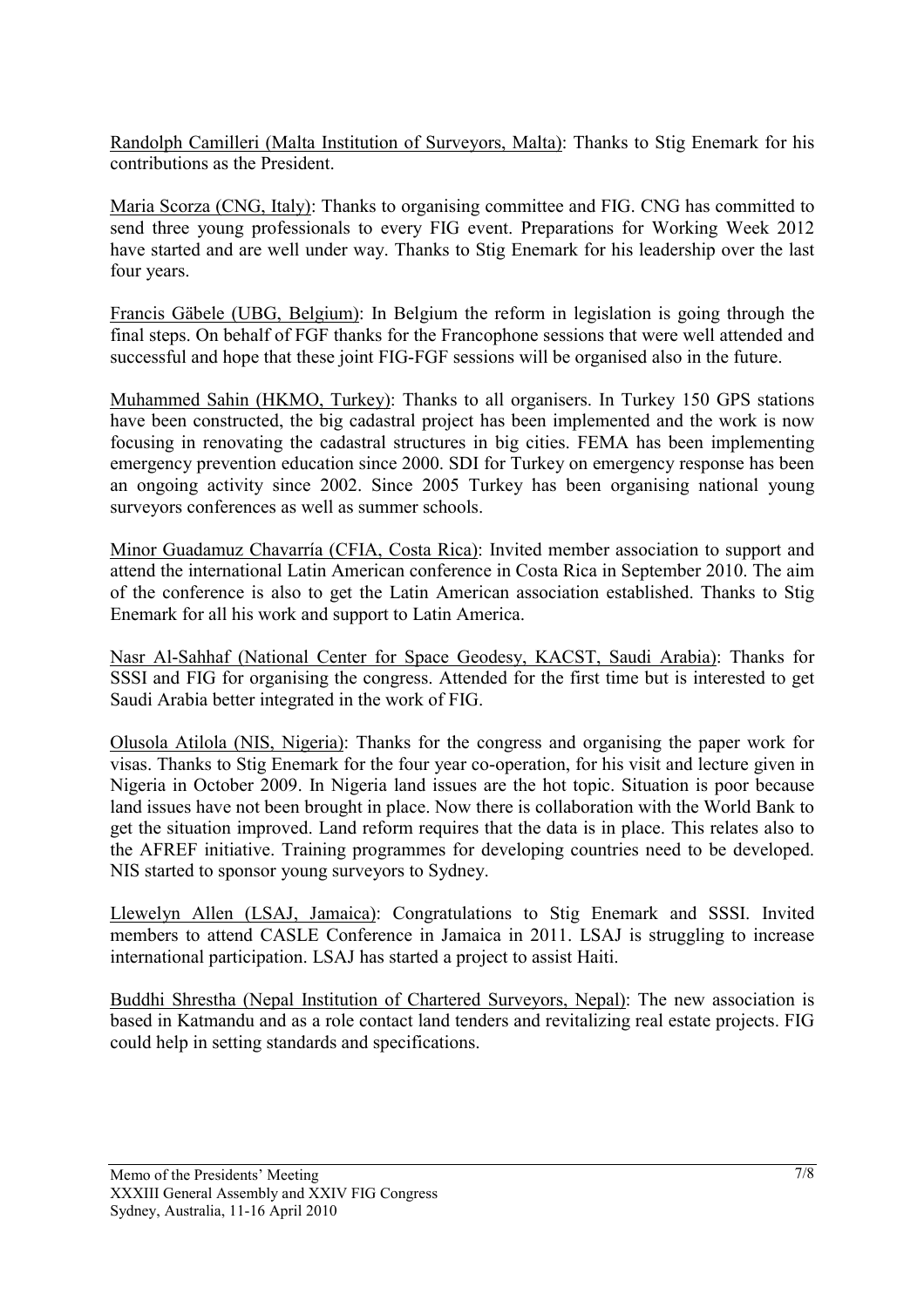## 3. SUMMARY

In his closing remarks President Enemark stated that FIG is an organization that is built from the bottom and listening to its root members. FIG as today is a very strong association and that he is very pleased that he is able to hand over a strong association to the new President. The term of office of the current Council and President will continue to the end of 2010 which allows concluding all those projects that are still pending. President Enemark expressed his sincere thanks to all member associations for the strong support that they have provided over the years and in the future.

Thanks for attending the meeting.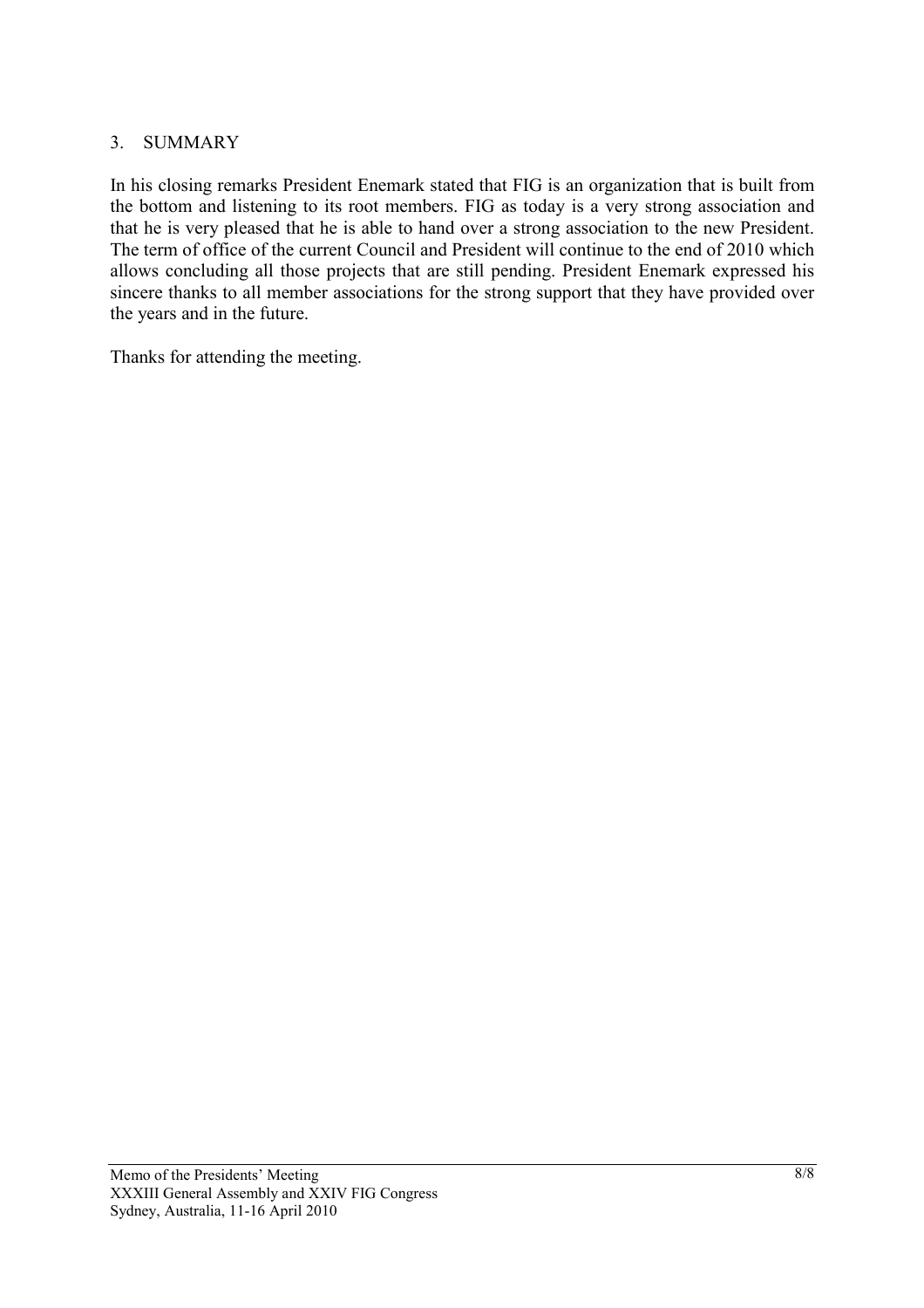# **XXXIII FIG General Assembly and XXIV FIG Congress 11-16 April 2010, Sydney, Australia**

# **Attendance List Presidents' Meeting 16th April 2010**

## **Name Member association**

Stig Enemark President, FIG, chair Collins Kowuor ISK, Kenya Mwenda Makathimo ISK, Kenya Diane Dumashie RICS, United Kingdom Jürg Kaufmann geosuisse, Switzerland Karl-Friedrich Thöne DVW, Germany Paul Marshall PLATO, South Africa Charisse Griffith-Charles ISTT, Trinidad and Tobago Pierre Bibollet OGE, France Bédédicte Fournier **OGE**, France Szabolcs Mihály MFTTT, Hungary Haim Srebro ALSI, Israel Simon Lanoix CIG, Canada Mark Dyer NZIS, New Zealand Mike Lenz FIS, Fiji Ken Hall **ICES**, United Kingdom Curt Sumner ACSM, USA John Hohol ACSM / FIG Foundation Leiv Bjarte Mjoes NJKF/NIF, Norway Morten Krebs DdL, Denmark Yvonne Sowah GhIS, Ghana Pekka Halme MIL, Finland Anders Åberg ASPECT, Sweden David Smejkal CSCOM, Czech Republic Pavel Novák CUSC, Czech Republic Sarkis Fadous Order of Surveyors, Lebanon & Arab Union of Surveyors Varnavas Pahoulis Cyprus Property Valuers Association, Cyprus Gert Steinkellner OVG, Austria Liao Junping (Patrick) CIREA, China PR Sungyeul Lee KCSC, Korea Mohammad Azmi Mohd Zin PEJUTA, Malaysia Abdurrahman Kuleta KAS, Kosovo Mudafer Oaka KAS, Kosovo Iain Greenway FIG Vice President, United Kingdom Željko Obradović Geodetic Association, Bosnia and Herzegovina Ionut Savoiu APCGC, Romania Johathan Saxon SSSI, Australia Dalal S. Alnaggar ECSM, Egypt and FIG Vice President Irawan Sumarto ISI, Indonesia Randolph Camilleri Malta Institution of Surveyors, Malta Enrico Rispoli CNG, Italy Maria Scorza CNG, Italy Francis Gabele UBG, Belgium